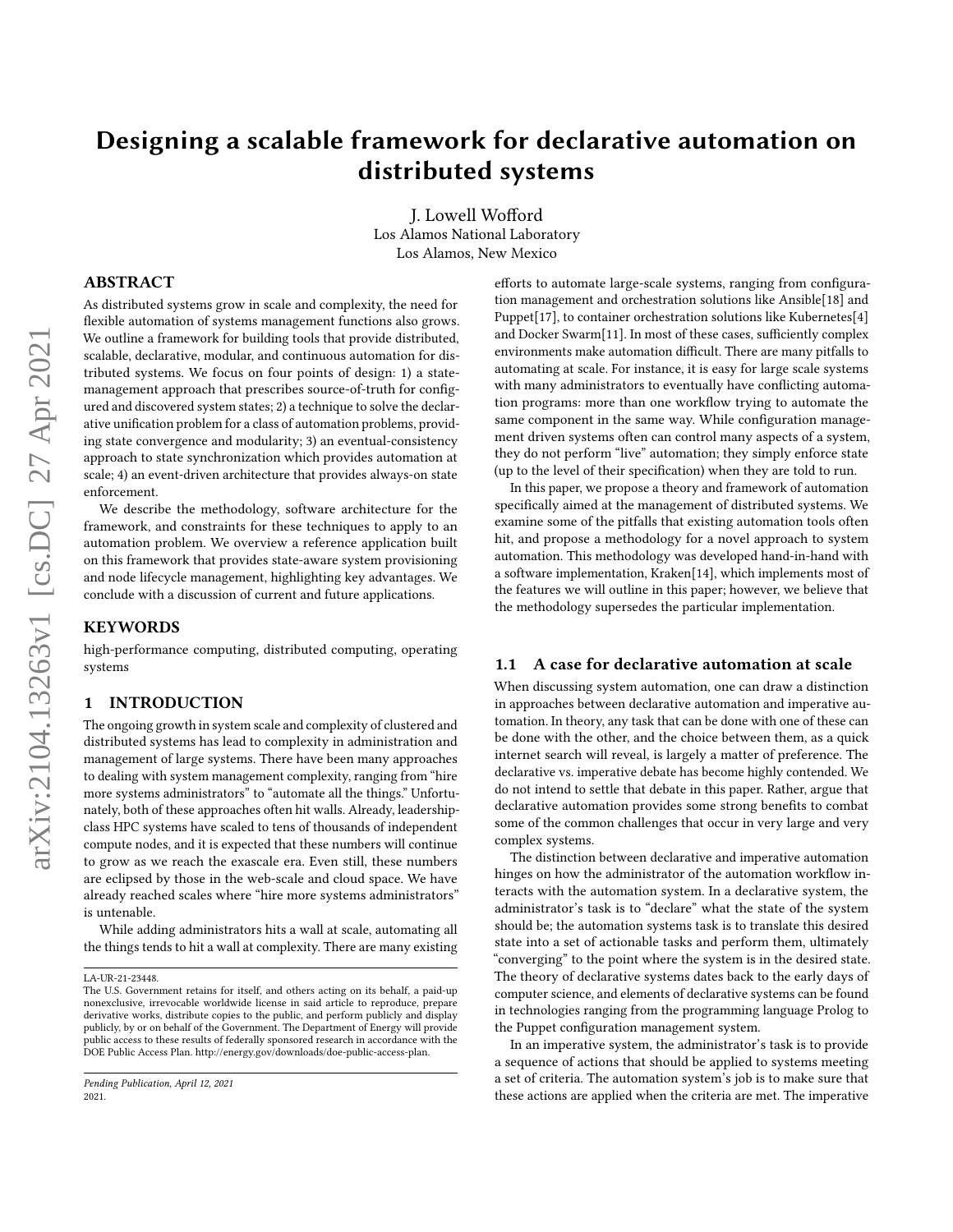approach can be said to apply to anything from a basic shell script to a complex Ansible playbook.

Both of these approaches have advantages. There are several reasons one might choose the imperative appraoch. In many ways, it is the straight-forward and "usual" way to automate systems with shell scripts; this is a skill most systems administrators already possess. Imperative automation flows can also be highly scalable. In many cases, imperative flows can be applied in parallel to vast numbers of systems at once with little effort.

Declarative systems can be difficult to scale. This is largely owing to their state-driven design which will be discussed at length in this paper. However, declarative systems bring strong advantages when dealing with complexity. We call attention to four strong advantages:

- (1) Abstracting implentation details from adminstrative tasks allows administrators to focus on what needs to be done rather than how to do it.
- (2) An event-driven declarative system can efficiently provide "continuous" automation.
- (3) A sufficiently defined event-driven declarative system can be self-healing.
- (4) Declarativesystems are naturally state-aware, allowing them to make context-based decisions, like when it is appropriate to perform a desctructive action.

These advantages will be demonstrated throught this paper. There are many other points that could be made in favor of this approach, but we believe these four features, when demonstrated, are enough to motivate this approach for large-scale and complex systems.

## 1.2 Design objectives

In order to achieve these advantages, we distill five guiding design objectives:

- Distributed We need to be able to auotmate systems with many components.
- Scalable We need to be able to automate system functions at scales up to and beyond 10's of thousands of nodes.
- Declarative Automation actions should be based on declarations of desired system states rather than procedures for reaching system states.
- Modular The tooling to reach system states should be modular; it should be possible to reach desired system states in different ways for different systems or components. Additionally, the states tracked and managed should be extensible.
- Continuous Automation processes should continue to operate through the lifecycle of the system. If a component deviates from the desired state, it should be, within reason, corrected without intervention.

### 1.3 Overview and scope

The remainder of this paper will discuss an approach to scalable, declarative, modular, and continuous automation. We will begin with a high-level discussion of these design objects and what they require programmatically. We will do so initially through an analogy to declarative programming. This will allow us to identify a set of core requirements that we must meet. We will then be in a position to describe the Kraken framework, its approach to resolving

these challenges, and the overall architecture of a Kraken-based application. Finally, we will discuss the limitations and uses of the Kraken framework.

This paper is not intended to be an exhaustive survey of the broad fields of automation, declarative logic or systems management. Rather, the focus is on a specific design pattern that brings strong advantages to large-scale and complex systems management. Further, we will use many examples throughout that are focused on the management of node lifecycle within distributed systems, but we believe this same approach can be applied to many other applications.

## <span id="page-1-1"></span>2 THEORY AND REQUIREMENTS

We have established a set of design requirements for the kind of automation we would like to perform. Namely, we want a way to achieve scalable, declarative, modular, and continuous automation. We will now examine some of the problems that arise from these requirements. We will use an analogy to declarative programming to discuss some methods that can solve these problems and establish a set of core features that our framework must have to meet our design requirements.

# 2.1 An analogy to declarative programming

We begin by examining in more detail what we mean by "declarative automation" and what the anatomy of such a framework might look like by learning from known methods of declarative programming. Later, we will discuss extending this automation to be distributed, modular, scalable, and continuous.

<span id="page-1-0"></span>2.1.1 A very rapid survey of declarative programming. We can derive many of the concepts of declarative automation from the wellstudied field of declarative programming. Declarative programming is often discussed in terms of Prolog[\[15,](#page-11-5) [22\]](#page-11-6), being the paradigmatic example of a declarative programming language. We will adopt some of that language. Borrowing some high-level concepts and terminology from declarative programming will help derive language, methods, and requirements for declarative automation.

We begin with the Kowalski equation[\[12\]](#page-11-7): Algorithm = logic + control. Kawalski asserts that a program consists of logic statements combined with control statements. In this context, logic refers to expressions with logical operators, such as equivalence ("if  $X$  is a sea monster..."), while control relates to execution control statements, like "jump to line 6." The Kawalski equation provides a generically accurate prescription for a program to run on a Turing machine.

The declarative programming model eliminates the control portion of the Kowalski equation. A declarative program is constituted strictly of logic, which is why it is sometimes referred to as logic programming. In the language of Prolog, a program consists of facts, rules, goals, and queries. We'll illustrate these concepts through an example program that alludes to power control through IPMI.

- Facts are the particular states of the program, e.g. ipmi(system1). ("system1 is ipmi")
- Rules establish a set of logic conditions for the program, e.g.  $ipmi\_poweron(X) := ipmi(X)$ . ("ipmi => ipmi\_poweron")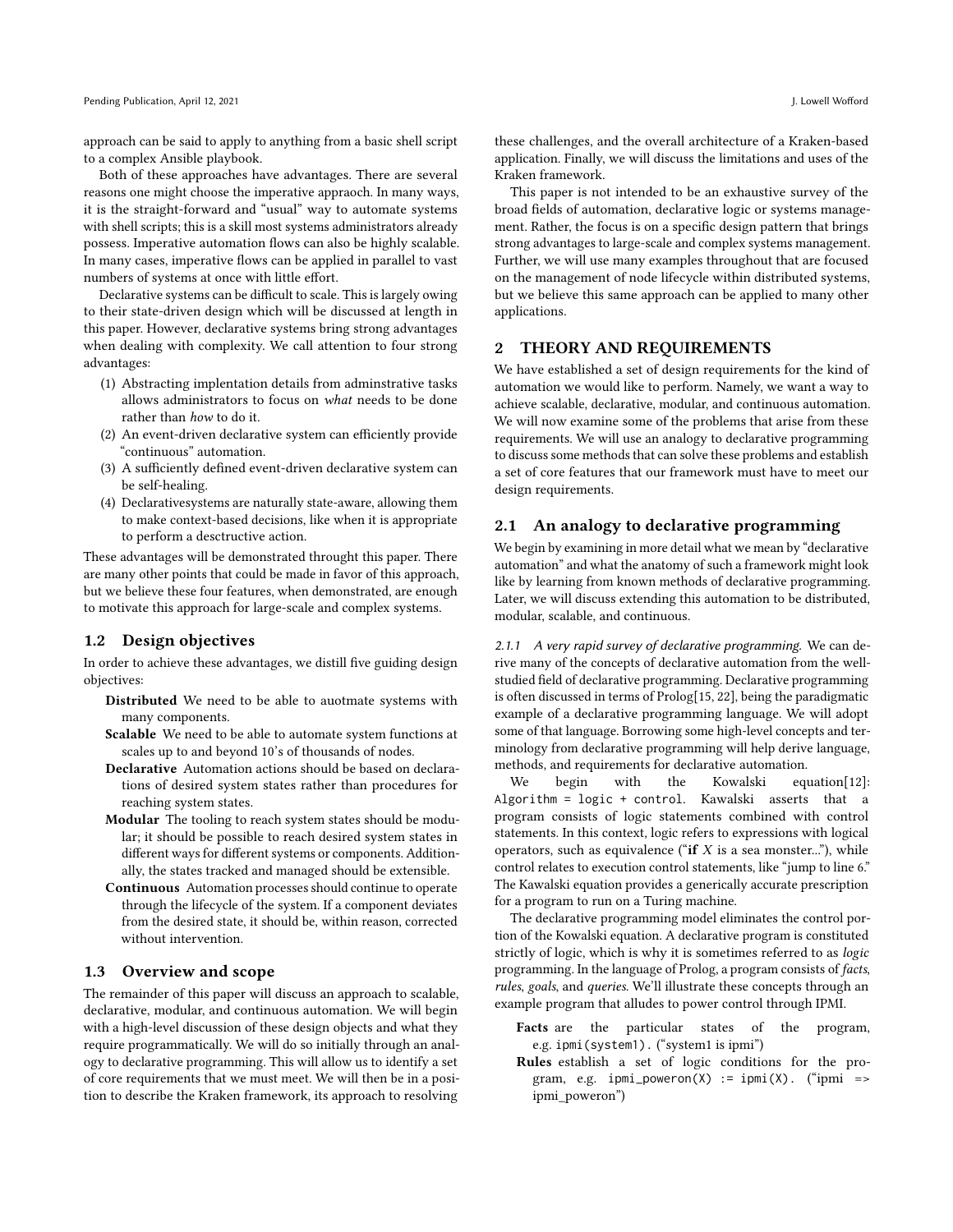Goals establish the truth of a predicate and a set of facts, e.g. ipmi\_poweron(system1). (evaluates to true)

Queries queries can be run against a set of facts and rules, e.g. ipmi(X). ("X where X is ipmi"). Results in system1.

Putting these together, this makes a runable program:

## <span id="page-2-1"></span>Listing 1: Representative Prolog for abstracted system power

ipmi(system1). redfish(system2).  $ipmi\_poweron(X) :- ipmi(X).$  $redfish\_poweron(X) :- redfish(X).$ poweron(X) :- ipmi\_poweron(X) ; redfish\_poweron(X).<sup>[1](#page-2-0)</sup>  $/*$  goal  $*/$ :- poweron(system2) /\* true. \*/

The entire program consists of predicate logic. There are no *control* statements that specify procedural actions, like "iterate through this list and test equivalence," when evaluating a query or goal.

Prolog may appear different than the explanation of declarative automation given above. We described a declarative automation process as one in which we describe a final state, and a sequence of actions converges the actual state to it. Prolog, on the other hand, evaluates goals and queries on existing facts and propositions. The two are not equivalent, but one can establish a useful analogy between them. We can use this as a rubric to map Prolog terms onto the declarative automation problem:

- (1) The facts in our problem are the states of the system. E.g. the power state of a system, whether an application is running, the available memory, etc.
- (2) The rules become idempotent actions on a system. E.g. power on, run an application. We call these combinations of rules and actions state mutations since they change the state of a system to meet a goal rather than only evaluating a system's state.
- (3) Goals map to desired states of the system, E.g., the system is powered on, or an application is running.

An automation program consists of a set of system states, a set of mutations, and a goal statement. The goal evaluates to true if a sequence of mutations, i.e. a mutation chain, can be derived that make the goal true.

The process of establishing this sequence of mutations shares a logical relationship with the rules. Consider that Listing [1](#page-2-1) would evaluate to **true**. because there is a logical deduction through redfish\_poweron(system2). If we associate an action to redfish\_poweron(X) to turn on the system's power (idempotently), this will achieve powering on system2, and it will do so without requiring knowledge of how to control system2's power.

Through this analogy, we can describe automation processes that meet some of the objectives we prescribed above. We intend to provide a specification for our system's state and have that state achieved without giving a specific procedured. We can, therefore, discuss some of the challenges of declarative automation with the well-studied tools and language of declarative programming.

We mentioned that declarative programming omitted control statements while also asserting that control statements are required to run on a Turing machine. Prolog programs run on Turing machines and do not specify control statements; therefore, Prolog control statements must be implicit. The control statements in Prolog come from the algorithms for logical deduction within Prolog. The utility in our analogy to deductive programming is in our ability to learn from the deductive process for queries and goals and what this process implies for specifying and using rules (mutations).

Without going into the implementations of these mechanisms yet, we can outline three requirements we must meet to achieve declarative automation:

- (R1) State management We must possess a representation of the current state of the system along with the tooling to track, evaluate and report on these states.
- <span id="page-2-4"></span><span id="page-2-3"></span>(R2) State specifications We must possess a mechanism for defining and asserting goals, or desired states, for the system.
- (R3) State convergence We must possess a mechanism to find and actuate a sequence of state mutations (a mutation chain) that will achieve the desired state.

These three pieces constitute the core functionality that an automation engine must possess to be declarative. We will explore each of these in turn.

<span id="page-2-2"></span>2.1.2 State management: event-driven facts and continuous automation. System state management is at the heart of our approach to system automation. The system state provides the facts for our declarative automation. In an idealized declarative program, the facts are static entities. As long as this remains true, a declarative program is side-effect-free. Nothing should modify the program's facts outside of the program. Being natively side-effect-free has advantages for the automation workflow. Importantly, side-effectfree execution allows for efficient distribution of execution. If all of the state information of an automation flow remains within the local scope, we can parallelize the automation without state synchronization overhead.

In any practical system the facts of the system are event-driven. For instance, the power state of a system changes when someone presses the power button. This changed power state is an event outside of the program's scope. We refer to these event-driven facts as discoverable state, as they represent the current state of the systems discovered through inspection. In a clustered system, a node might fail and the discoverable state of that node changes. These unexpected events constitute side-effects in the execution of automation programs, and we must handle them carefully.

The nature of the declarative system allows us to handle discoverable facts robustly. When a state changes unexpectedly, the entire automation flow can be interrupted and re-evaluated with the updated discoverable state. If the state change necessitates a different mutation chain, that chain will begin to execute. If it does not, it will naturally resume its progress. This approach allows the system to quickly adjust its behavior to match changing states due to outside, asynchronous events while only having a minimal impact on concurrency by keeping executing workflow state local.

The preceding also suggests how to make automation continuous. By adopting an overall event-driven design and keeping the automation program persistent, the same process that handles events

<span id="page-2-0"></span><sup>&</sup>lt;sup>1</sup>In Prolog, ; is the *or* operator.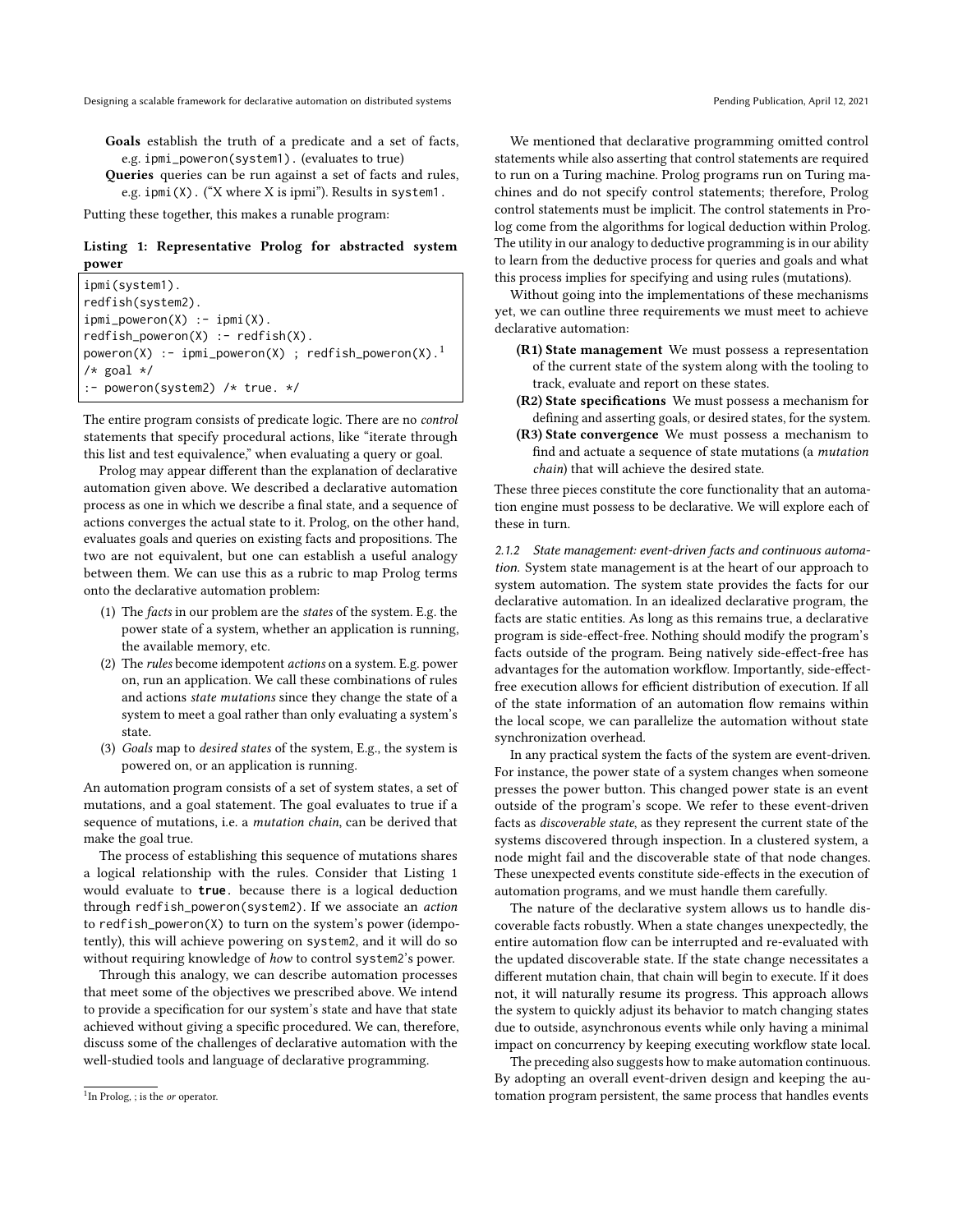Pending Publication, April 12, 2021 **J. Lowell Wofford** States and April 2021 **J. Lowell Wofford** J. Lowell Wofford



Figure 1: Event driven design for continuous automation.

while executing a mutation chain can also manage events after completing the mutation chain. These events can be processed in the same way as described above, potentially starting new mutation chains as needed. For instance, if an automation program requests that a process run and completes that request, but later the process exits, it would generate an event that would re-start the mutation chain for starting that processd. This approach leads to continuous automation and–within confines of what mutations the program is capable of–self-healing capabilities. Additionally, changes in state specification (goals) can trigger the same re-evaluation process, providing the ability to alter running systems.

Based on this discussion, we can add some more requirements for the framework:

- (R4) Discoverable States which have a source of truth outside of the program must have a means of inspecting and updating the local representation of the states.
- (R5) Event-driven To achieve continuous operation and reliable execution, changes in discoverable state or state goals should be handled as asynchronous events.

2.1.3 State specifications: how to specify queries. The discoverable state is only half of the state information we require. We also need to know the state we wish to be in, that is, the system's state goals. This is a kind of configuration, so we refer to it as *configuration* state. Generally, this information will be provided directly (via an API) or indirectly (via an intermediate program) by the automation program user. As we noted in [2.1.2,](#page-2-2) we do not assume that this specification remains static, and we leverage event-driven design to update the system on a configuration state change dynamically.

We add the following requirement to the list:

(R6) Configuration states We must provide a mechanism for users or programs to set and update configuration states. Note that this is related to but distinct from ([R2\)](#page-2-3).

<span id="page-3-1"></span>2.1.4 State convergence: Unification & mutation chains. In Section [2.1.1](#page-1-0) we introduced the concept of state convergence ([R3\)](#page-2-4) and the declarative deduction process. As we noted, the control logic for a procedural program comes from the deduction algorithm. The same is true in our implementation of declarative automation. Specifically, state convergence relies on our ability to compare a discoverable state and a configuration state specification and deduce a mutation chain that will converge the two to equivalence.

The primary tool in procedural programming for deducing a goal or query from a set of facts and rules is unification. Unification binds a value(s) in the query or goal to create a new rule. It will continue to do so recursively until it arrives at a true or false fact. Consider the evaluation of the goal poweron(system2) from Listing [1.](#page-2-1) The result of **true**. is achieved through a sequence of unifications like this:

- (1) Bind system2 to X to derive the unification rule ipmi\_poweron(system2) ; redfish\_poweron(system2). (2) Bind ipmi\_poweron(system2) to ystem2ipmis.
- 
- (3) Notice that ipmi(system2) is not a fact, so this evaluates to false.
- (4) Backtrack to the branch in (poweron(X)), evaluate redfish\_poweron(system2)
- (5) Bind redfish\_poweron(system2) to redfish(system2).
- (6) Notice redfish(system2) is a fact, therfore **true**.
- (7) This registers the fact poweron(system2), and evaluates **true**.

This program is a simplistic example with only one search depth layer, but we see that the deduction process is a depth-first search backward, where we accumulate rules and facts through unification.

Now let's see how we can apply the same deduction concept to the automation case. We will use a slightly more sophisticated program (See Listing [2\)](#page-4-0). This example starts looking more like a realistic way we might think of states of nodes. We have two kinds of state, power, and platform. Each system has a value for each of these kinds of states.

<span id="page-3-0"></span>Recall that, for our automation, rules have a special role. They get bound with actions to make mutations, so we are especially interested in which rules get used. Let's consider an example goal evaluation. If we "power on" system1 with power(on, system1), it will use rules in this sequence: Rule 5 -> Rule 1 and evaluate **true**.. The other available path through Rule 3 would evaluate false., but we never even have to evaluate that path.

There are three observations we can make from this example. First of all, we used two rules in the first goal evaluation. Rule 1, when bound to an action, would presumably turn on the node power using the Redfish mechanism. Rule 5 acts as a logical abstraction between the two platforms. If we were to procedurally power on this system, the order of operations is reversed from this deductive order; that is, we need to proceed from the order of inference, not the order of deduction.

Second, there is a difference here in how rules work and how mutations work, and this is a point at which the Prolog analogy breaks down. We successfully evaluate all three goals, but none of these goals alter the facts; they evaluate true because a path exists. When we evaluate power-on in goal 1, it doesn't change the facts such that power(off, system1) is false. This is distinctly different than the case of automation. In automation, the mutation associated with power(on,system1) would alter the discoverable state of system1 on success, and subsequent mutations would depend on that discoverable state being reached. Implicitly, a specification of which states a mutation is expected to alter is a fundamental attribute of a mutation.

Finally, the structure of mutation chains depends on a set of criteria assigned to rules. If we evaluate power(off, system2) instead we arrive at a path through Rule 4 precisely because that rule has the correct set of requirements associated with it, namely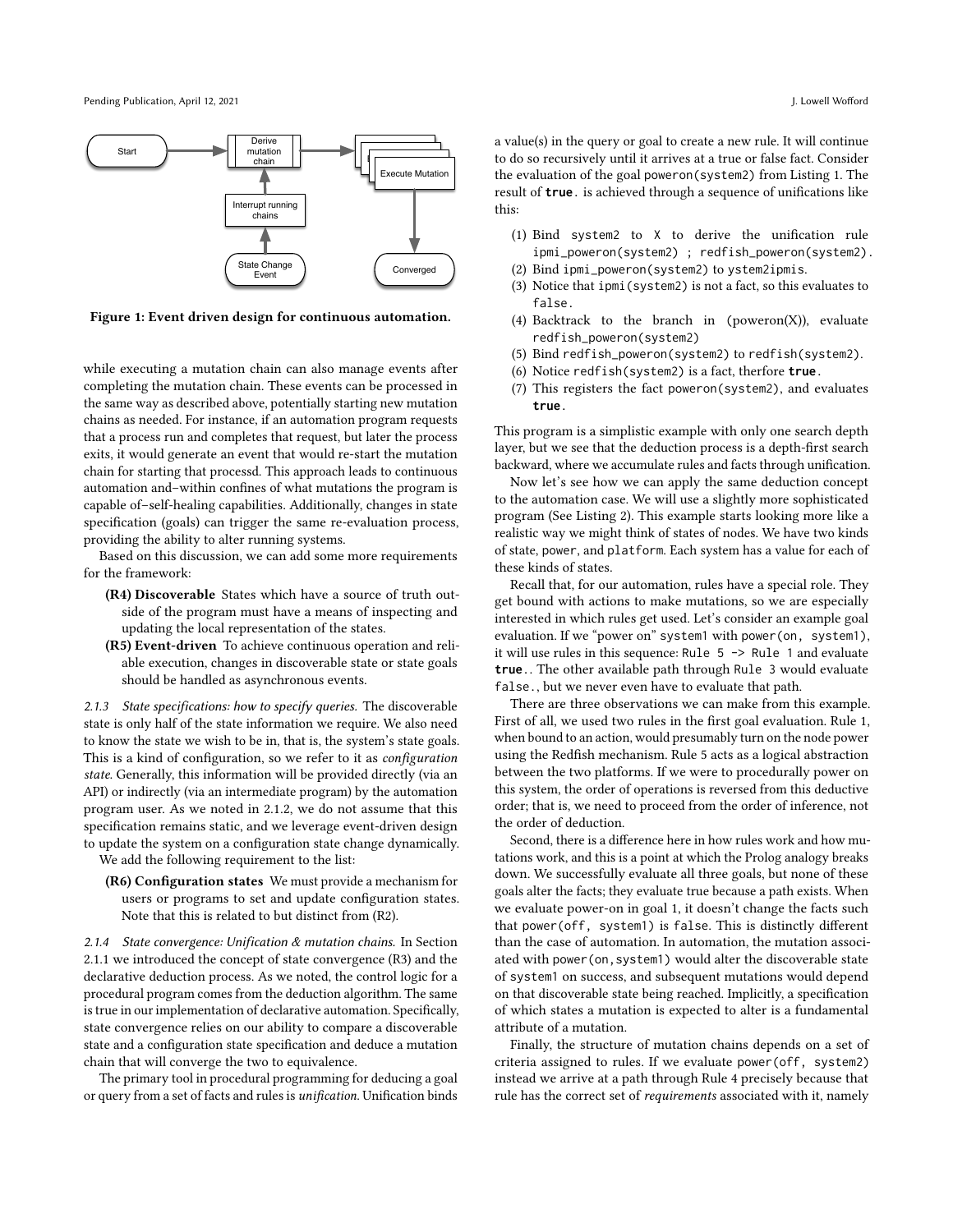<span id="page-4-0"></span>

| $/*$ Facts $*/$                                                                             |                     |                  |
|---------------------------------------------------------------------------------------------|---------------------|------------------|
| power(off, system1).                                                                        |                     |                  |
| platform(redfish, system1).                                                                 |                     |                  |
| power(on, system2).                                                                         |                     |                  |
| platform(ipmi, system2).                                                                    |                     |                  |
| redfish_power(on, Node) :- platform(redfish, Node), power(off, Node).                       | $/*$ Rule 1 $*/$    |                  |
| redfish_power(off, Node) :- platform(redfish, Node), power(on, Node).                       | /* Rule $2 \star$ / |                  |
| ipmi_power(on, Node) :- platform(ipmi, Node), power(off, Node).                             |                     | $/*$ Rule 3 $*/$ |
| ipmi_power(off, Node) :- platform(ipmi, Node), power(on, Node).                             |                     | $/*$ Rule 4 $*/$ |
| power(Status, Node) :- redfish_power(Status, Node) ; ipmi_power(Status, Node). /* Rule 5 */ |                     |                  |

that power  $==$  on and platform  $==$  ipmi. This suggests that a mutation should include a specification for conditions under which it is applicable.

Combining these inferences, we see that a mutation consists of a least the following components: 1) A specification of what state values the mutation is capable of altering, e.g. power = off to power = on; 2) A specification of requirements that must be met for the mutation to act, e.g. platform must be redfish; 3) An association with a procedural action to take, e.g. turn on the power.

A mutation chain is then a sequence of actions that will alter the state of a system in steps to converge the discovered and configured state. The mutations in the chain in conjunction with their associated actions provide a procedural recipe–the control statements–of the automation program.

We can define a version of the unification operation for mutations that will allow for an analogous procedure for the deduction of these mutation chains from a set of mutations. Whereas unification is the binding of a rule with a fact to arrive at new rules and facts, the unification of mutations is the binding of a set of states with a mutation to arrive at a new set of states. For instance, the unification of the redfish\_power(on, X) mutation with the set of states power(off, system1), platform(redfish, system1) is the new set of states power(on, system1), platform(redfish, system1)

Finally, we can prescribe an abstract approach to finding mutation chains.

- (1) Starting with the desired state
- (2) For each mutation, unify to create a new state
	- (a) If the new state is equivalent to the discoverable state, the inverse of this path is the mutation chain.
	- (b) If the new state has already been seen, stop the recursion
	- (c) Recurse to 2

This searches the space of available states for a path that leads from the desired state to the current state. This path's inverse is the mutation chain. Note that depending on constraints applied and the structure of mutations, this may not be deterministic or terminating; this is considered left to the implementation.

We can introduce an additional requirement:

(R7) Mutation management We must provide a mechanism for finding and executing chains of state mutations. Note that this is related to but distinct from ([R3\)](#page-2-4) .

## 2.2 Distributing state

The requirements as we have described them so far will create an automation engine that operates only locally. We will need to move beyond the declarative programming analogy to examine this objective. One of the stated design objectives, and indeed one of this project's core objectives, is to build automation tools that can work across large distributed systems. We assume that we have an extensive collection of systems with disparate resources that can communicate over a network. We further assume that each of these systems' desired states can be described with the same sets of state variables. We wish to distribute the automation capabilities we have described across this set of systems.

In the context of an HPC system, we may have many systems. Each system needs to run some higher-level function like computeenabled system images or I/O-routing capabilities. We can describe all of the nodes' desired functions with a common set of state variables, e.g. which images and applications should be loaded. Once the state is appropriately distributed, the automation program can run locally to ensure that the local desired states are converged. In this sense, the automation is distributed, i.e. automation programs run in a distributed way on localized state.

Before we can distribute automation, we must know how to parallelize automation. Given the event-driven design of ([R5\)](#page-3-0), we already operate in a mode where a local execution context can treat the state as having local scope until execution is interrupted due to a raised event. As was briefly discussed in Section [2.1.2,](#page-2-2) different processes can autonomously execute until events are raised. The event-driven model then provides for parallel execution of automation.

Given this prescription for parallel execution, distributing execution is relegated to synchronizing state and providing a local execution environment. There is no one answer for how this is to be done. The methods used to synchronize state and the consistency guarantees that synchronization provides will impact what kinds of automation are allowable with the particular implementation. We will leave the requirements more generic for now:

(R8) State synchronization We must provide a mechanism to synchronize state across system nodes.

<span id="page-4-1"></span><sup>(</sup>R9) Local execution We must provide a local automation execution environment on nodes.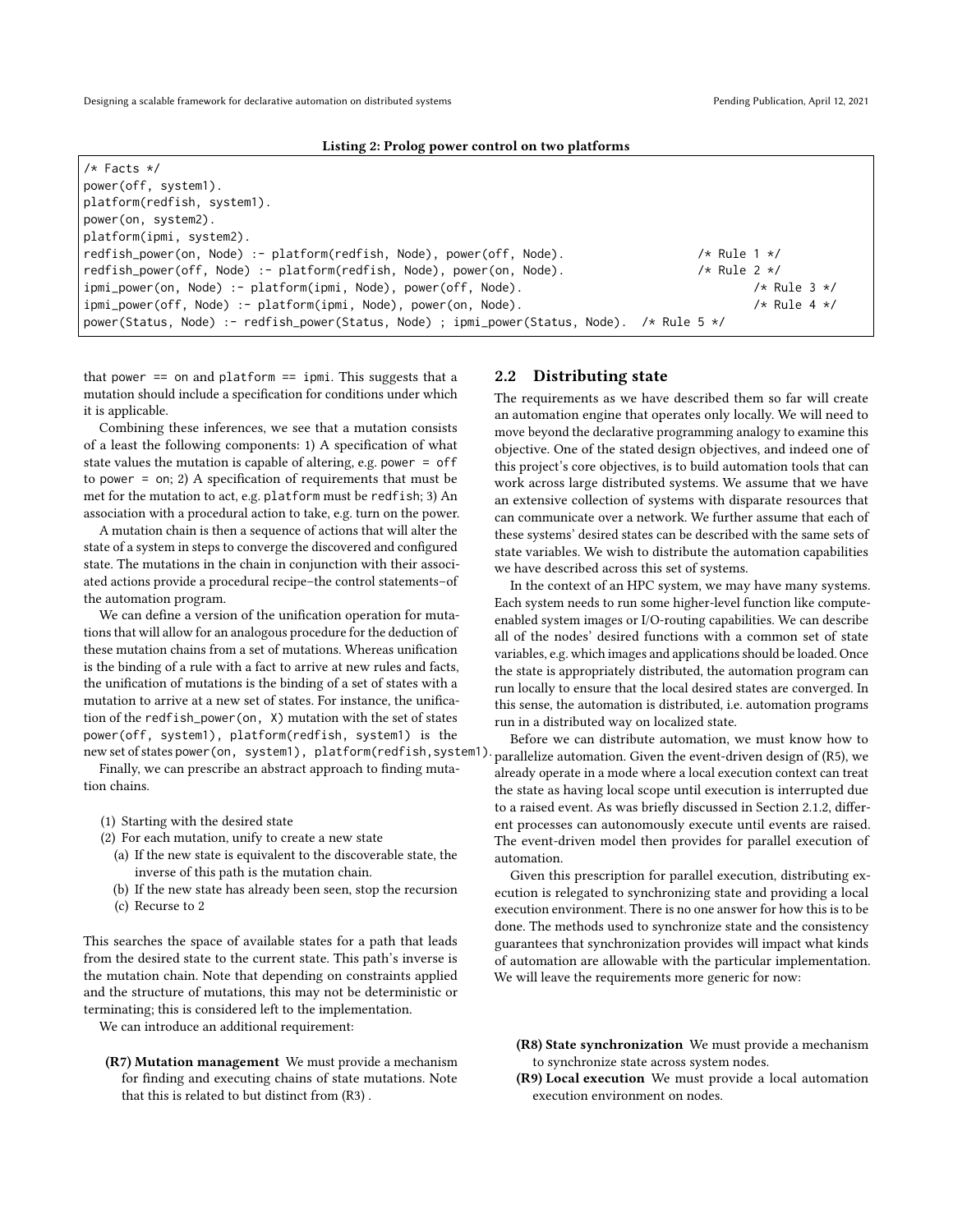# 2.3 Achieving modularity

We have yet to address the objective of modularity. However, we have laid requirements out in such a way that modularity is natural. The automation framework we have described so far makes no assumptions about what kinds of actions mutations take, leaving the types of automation actions to be performed generic. We also noted in Section [2.1.4](#page-3-1) that the determination of mutation chains is dependent on which mutations are present. Finally, in the same section, we noted that mutations consist of at least: 1) which states they modify; 2) requirements to execute; 3) and a linked action.

If we allow modules to provide the mutations, the automation actions we perform, including the chains we perform them in, will depend on the set of modules present. We hinted at this capability with Listing [2.](#page-4-0) We can envision different modules providing the mutations for IPMI power control and the mutations for Redfish power control.

Modules must perform at least one other function. Recalling that discoverable states are discovered through inspection, if we are to make the framework modular, modules must also provide this inspection process. For instance, modules would discover power states in the example above.

Modules may take on other roles, such as providing microservices or other utilities, but we can assign two additional requirements:

- (R10) Module mutations To achieve modularity, state mutations should be provided by modules.
- (R11) Module discoveries To achieve modularity, discoverable states should be assigned by modules.

# 3 THE KRAKEN FRAMEWORK

#### <span id="page-5-2"></span>3.1 Architecture overview

Up until this point, we have examined in a generic context how to create an automation engine that is distributed, scalable, declarative, modular, and continuous. We broke out a set of requirements, terminology, and methods. We will now turn to describe the Kraken framework. The Kraken project provides a programming framework to build tools that meet the requirements of the previous section and the overall design objectives. We want to emphasize from the beginning that, as a framework, Kraken itself performs no automation. As we will see, Kraken, with the addition of modules and extensions builds tools that perform specific automation tasks. For this reason, we make a clear distinction between Kraken and Kraken-based tools. In this section, we will examine the architecture of this framework.

Unlike the last section's generic automation discussion, when designing Kraken, we made certain assumptions and optimizations that keep Kraken tools scalable and robust. These optimizations can also limit what can be implemented in Kraken, and we will discuss those limitations more in a later section (See Section [4\)](#page-10-0). We will be careful to highlight throughout where and why we made these choices.

3.1.1 A top-level view. Kraken is written in Go[\[9\]](#page-11-8), and while it is expected that Kraken-based tools are also written in Go, it is possible for Kraken tools to interact fluidly with programs written in other languages through the use of open and portable APIs. Kraken relies heavily on Protobuf[\[10\]](#page-11-9) for data serialization and gRPC[\[7\]](#page-11-10) for internal communication. Protobuf and gRPC allow us to make the Kraken APIs language-portable and efficient. In addition, Kraken includes core modules (see discussion on modules) that expose an OpenAPI 2.0 (Swagger) Restful API as well as WebSocket support for event streaming for any Kraken tool that wishes to use them.

Kraken uses a tree-like method for state distribution $^2$  $^2$ . Generally, users will interact on the parent level to control automation actions on the child level. Each node–parents and children–must be running a copy of the Kraken tool. Parent Kraken tools can also perform actions on children, even before they are running local instances. For this reason, Kraken mutations also must define the context (child vs. self) that they are intended to be run in. The Layercake example (See Section [4\)](#page-10-0) uses this functionality to provision children from bare-metal before controlling them.

A Kraken-based tool usually consists of at least the following three components:

- Modules A set of modules that define the automation flows for the tool. These modules provide mutations (detailed in section [3.2\)](#page-7-0), routines to discover state values, and potentially arbitrary other functions, like providing system services. Modules are linked to the tool at compile time.
- Extensions Most tools will need to extend the base set of state variables that are tracked. Extensions allow the state schema to be extended to include new values.
- Entry point A program entry point must be included that takes the necessary steps to initialize the tool and start the core Kraken components.

<span id="page-5-1"></span>Each of these components can be partially generated by an included tool called kraken-builder when combined with YAML-based description files.

Any tool that is built from these components generates a single executable. The executable must be run on any node participating in automation. The executable contains all of the pieces necessary to implement any automation flow that is defined through the mutations provided by the included modules. The process for designing a Kraken-based tool can be outlined as:

- (1) Decide which components the tool should control, e.g. running container images on nodes.
- (2) Enumerate the actions that can be taken on these components, e.g. attach image, run a container, stop the container. These actions, combined with handlers for performing them and a set of requirements for running them (e.g. node must be in a ready state), define the mutations.
- (3) Decide which bits of state information are required to perform actions, e.g. name of the container, location of the container, desired state of the container. Build an extension that defines these state variables.
- (4) Now, build module(s) that implement the mutations and discover state values (and possibly other things).
- (5) Create an entry point application that links these modules and extensions.

At this point, the application can be built and run. However, generally, the tool will not perform any function until a configuration

<span id="page-5-0"></span><sup>&</sup>lt;sup>2</sup>Kraken tools can provide automation for single-host instances too, but we will assume throughout that we are running in a distributed way.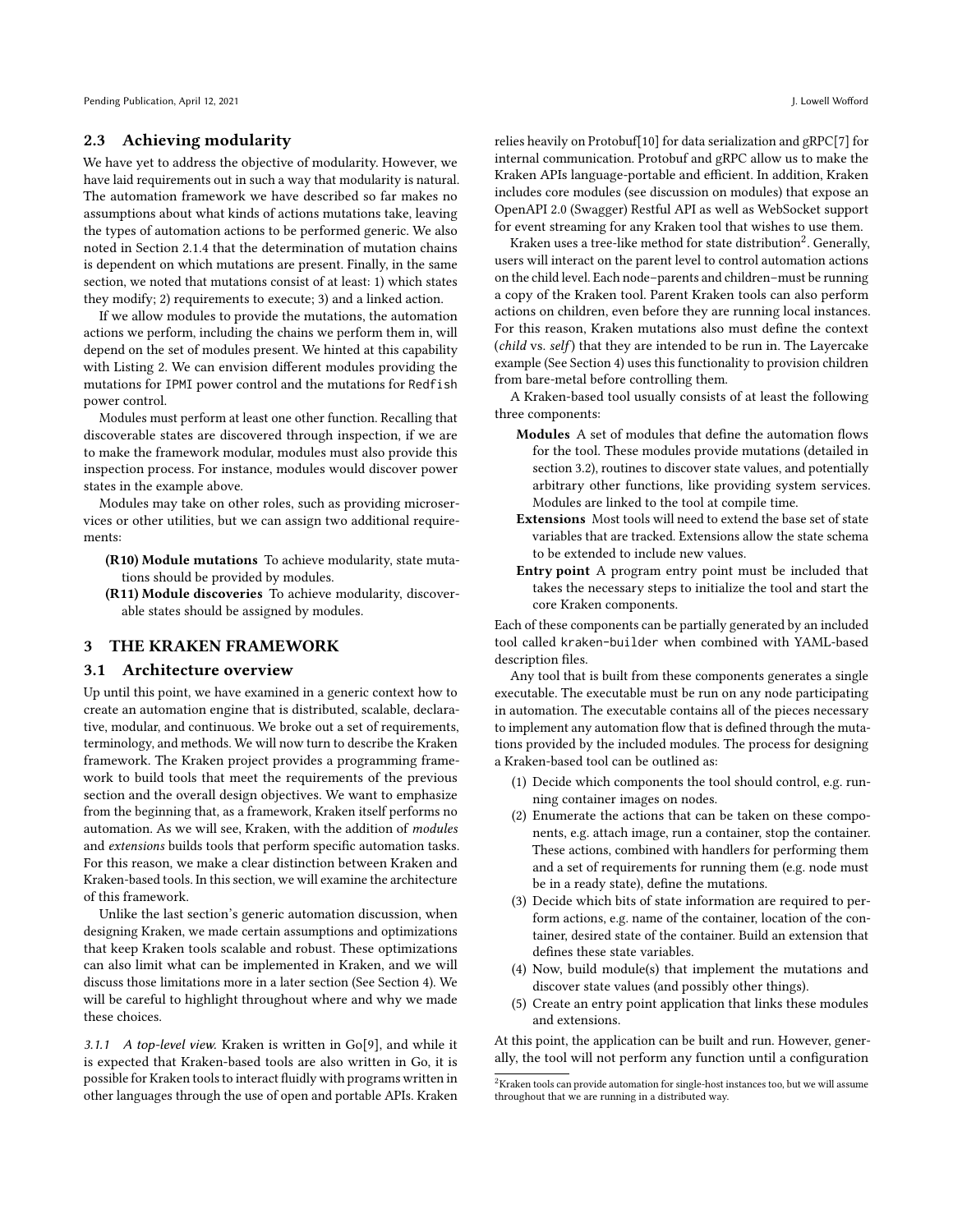state is provided. State injection can be done at any time through the Restful API, the ModuleAPI (gRPC), or by providing a state definition file on runtime. State injection is usually performed through a parent node.

3.1.2 The five engines of Kraken. Kraken implements its core functionality through five "Engines" that run and actively handle internal events. These engines run concurrently as Go-routines, and handle tasks through event handlers. Each engine performs functions that address different pieces of the requirements.

EventDispatchEngine. The EventDispatchEngine (EDE) handles event management within Kraken. Events, which take the form of Protobuf defined objects, can be triggered for many different reasons. For instance, when the StateDifferenceEngine detects that a state has changed, a STATE\_CHANGE event is emitted. When the StateMutatonEngine would like to request a mutation, a STATE\_MUTATION event is emitted. These events flow to the EDE through Go channels, where they are processed and dispatched to other components. Any component within Kraken, including modules (via gRPC), can subscribe to events by type and by filter parameters. Any component can also emit events into the EDE to be handled by other components.

The EDE is the simplest of the Kraken engines, but it is critical to understanding how data flows with Kraken. Events trigger almost every action that the Kraken framework performs. The EDE is also the core component to meeting the ([R5\)](#page-3-0) (Event Driven) requirement.

StateDifferenceEngine. The StateDifferenceEngine (SDE) is the primary engine involved with internal state management (R1). States in Kraken are stored in Protobuf objects. The base state object is a Node, which contains only a few state variables used internally within Kraken. The Node objects are extended through extensions. A state store consists of a collection of Node objects, which are keyed by a unique UUID. The SDE maintains two copies of every node object, representing the discoverable state and the configuration state. Generally, the contents of a Node object are thought to pertain to a physical node.

The SDE performs three primary functions:

- (1) The SDE provides the (in-memory) storage for the Kraken state store.
- (2) The SDE provides a simple query language for accessing and updating state information. It also can update discoverable information by listening for DISCOVERY events.
- (3) The SDE tracks changes to state and emits STATE\_CHANGE events when state changes occur.

StateMutationEngine. The StateMutationEngine (SME) is responsible for finding, executing, and maintaining mutation chains for each node it knows. For parents, this is generally the node itself and all of its children. Children only mutate themselves. The SME is the most complex component in Kraken, and is responsible for meeting most of the requirements. The SME operates by listening for STATE\_CHANGE events and responding to them (See Figure [2](#page-6-0) for an event flow). The SME can request module execution with STATE\_MUTATION events.

In addition to handling STATE\_CHANGE events and emitting STATE\_MUTATION events, the SME is responsible for providing the

<span id="page-6-0"></span>

Figure 2: Event handling in the StateMutationEngine.

unification algorithm to find mutation chains. We will discuss this separately in Section [3.2.](#page-7-0) The SME is also responsible for some other minor functions, such as handling mutation failures.

StateSyncEngine. The StateSyncEngine (SSE) is responsible for synchronizing state across the nodes. We use a datagram-based eventual-consistency protocol to synchronize state. We will discuss this in more detail in Section [3.3.](#page-9-0)

The SSE is also responsible for tracking the availability of nodes. When a child Kraken instance is started, after basic initialization, its first action is to "phone home" to the parent. This operation establishes state synchronization between child and parent. The SSE is the only internal component in Kraken that declares a mutation<sup>[3](#page-6-1)</sup>. This mutation tracks the RunState of a node. A RunState of SYNC indicates that state is being synchronize. Should a node fail to synchronize past a "dead timer" it will go into a failed state, which may be recoverable depending on the automation tool.

ServiceManager & ModuleAPI. The ServiceManager (SM) and the ModuleAPI (API) are two distinct components, but they operate closely together. The two, together, handle most of the work of providing modularity to Kraken ([R10-](#page-4-1)[R11\)](#page-5-1). Modules within a Kraken tool run within a different process space. This is achieved by re-executing the binary, similar to a "BusyBox" style of execution. Modules may have more than one running instance; we refer to these instances as Service Instances.

The SM is responsible for tracking the desired states of services, running services, tracking their process states, and reporting on the service states. Services can be requested to be in particular states either by explicit requests in the Node state or by the SME to satisfy the need for a mutation.

Once a module is running, it must maintain communication with the core Kraken instance. Module communication is handled through gRPC communication over a UNIX domain socket. The API handles these gRPC communications. It provides event streams for events that the module will need (e.g. STATE\_MUTATION events, or events the module subscribes to). The API provides a mechanism for declaring state discoveries and emitting other events. It also offers essential functions like access to the SDE query engine and message logging through the primary logging mechanism.

<span id="page-6-1"></span> $\rm{^{3}F}$ or this, and similar reasons, the SSE may eventually be converted into a core module. This would also allow easy plug-in of different state sync methods.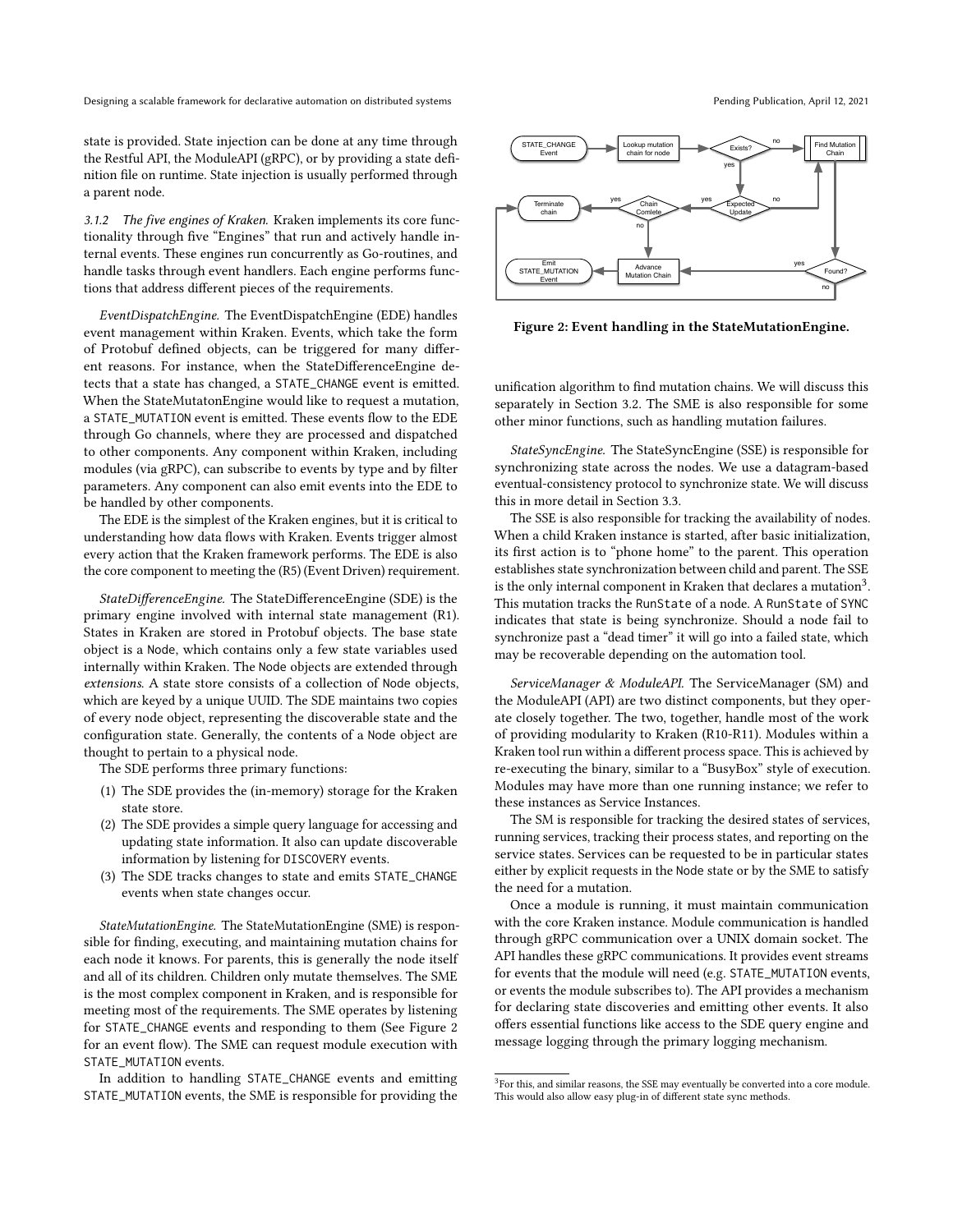Pending Publication, April 12, 2021 and 2021 J. Lowell Wofford Unit at the Unit of the Unit of the Unit of the Unit of the Unit of the Unit of the Unit of the Unit of the Unit of the Unit of the Unit of the Unit of the Uni

<span id="page-7-1"></span>

Figure 3: Kraken simplified data flow schematic.

Kraken data flow. Having described the Kraken engines, we present a basic schematic of how the core pieces of Kraken are interconnected (See Figure [3\)](#page-7-1). In this diagram, the arrows represent flow of information (events or queries).

### <span id="page-7-0"></span>3.2 State mutations & unification

The unification algorithm, as described in Section [2.1.4,](#page-3-1) has two significant drawbacks when unconstrained. First, this algorithm is not guaranteed to finish in finite time without restrictions on what states and mutations are allowable; *a priori* there is nothing that prevents an infinite depth search. Second, note that even if the algorithm does complete–say, by putting a limit on search depth– each step of the search unifies with each mutation, making this a costly algorithm. If we limit search depth to  $d$  recursions, this is an  $O(N^d)$  algorithm. For practicality and scalability, we must put constraints on the search space.

We will show that the following set of constraints can lead to an efficient algorithm that completes in finite time. First, we introduce a term that will appear throughout: a mutation variable refers to a state variable that the provided set of mutations can mutate. Mutation variables may make up a small subset of all variables. In the example represented by Listing [2,](#page-4-0) for instance, power is a mutation variable, but platform is not; no rules exist to alter platform.

- A1 Every mutation variable must have a finite enumeration. Specifically, we restrict ourselves to Protobuf enum types.
- A2 Every mutation variable must possess a zero value that represents a state of being unknown; the default initial state for every variable is unknown. It follows that any state variable that appears in a mutation chain must have a mutation available that mutates the variable away from unknown. We call this the discovery mutation.
- A3 A state that does not meet the requirements (implicitly or directly) for the discovery mutation of a variable must possess an unknown value for that variable.

We will demonstrate how these constraints lead to the construction of an optimized graph that can be used to find mutation chains efficiently. We refer to this graph as an epistemic state graph, for reasons that will become clear as we explore them.

<span id="page-7-2"></span>

Figure 4: Path representation of a simple mutation chain where nodes are states and edges are associated with mutations.

3.2.1 Epistemic state graphs. Without applying any of the assumptions above, we make the following observation: a mutation chain naturally forms a directed path. Since the path is a sequence of mutations of state, we can visualize the nodes of the path as states, and each edge has a mutation associated with it (See Figure [4\)](#page-7-2). Note that the mutations need not be unique within the path.

We can make the following lemma:

<span id="page-7-3"></span>Lemma 3.1. No state can appear twice in a mutation chain. Suppose it does. This implies that two unifications lead to the same state, but by step (2b) of the unification algorithm, this would have terminated the path search.

Without this lemma, we would have to assume that different nodes of the same state exist in the same graph. With this lemma, it is safe to assert an equivalence relation for nodes: nodes are equal if their states are equal. Let's also assign an equivalence relation for edges: edges are equal if they join the same nodes and they are associated with the same mutation. With the reasonable (though not necessary) restriction that we disallow mutations that perform the same mutation and have the same requirements, this simplifies to: edges are equal if they join the same nodes.

Consider a graph that is formed from the union of two mutation paths, that is  $G(V(1), E(1)) \cup G(V(2), E(2)) := G(V(1) \cup$  $V(2), E(1) \cup E(2)$ , where we follow the notational convention that  $G(V, E)$  is a graph comprised of nodes (vertices)  $V$  and edges (arcs) . We can see that the resulting graph will be simple since mutation chains contain no loops, and edges between the same nodes are equivalent; hence there will be no parallel edges (assuming the stronger equivalence relation for edges). The graph will be connected if the sets of nodes are not disjoint.

Let  $M$  be the set of all mutation paths. We can define the state graph:  $S := \bigcup m$ . That is, S is the union of all mutation paths.  $m \in M$ From the above, we know that this is a simple, directed graph. It may or may not be connected. We can also infer that, given  $S$ , a path search in  $S$  between a discovered and configured state is equivalent to the unification algorithm up to path redundancy. We can search this graph to obtain valid mutation paths, though if there are multiple valid paths, we are not guaranteed the same path.

The state graph  $S$  along with an adequate graph search provides us with a new unification algorithm that can perform with graph search characteristics. For instance, by employing Dijkstra's algorithm[\[3\]](#page-11-11), we can achieve a performance characteristic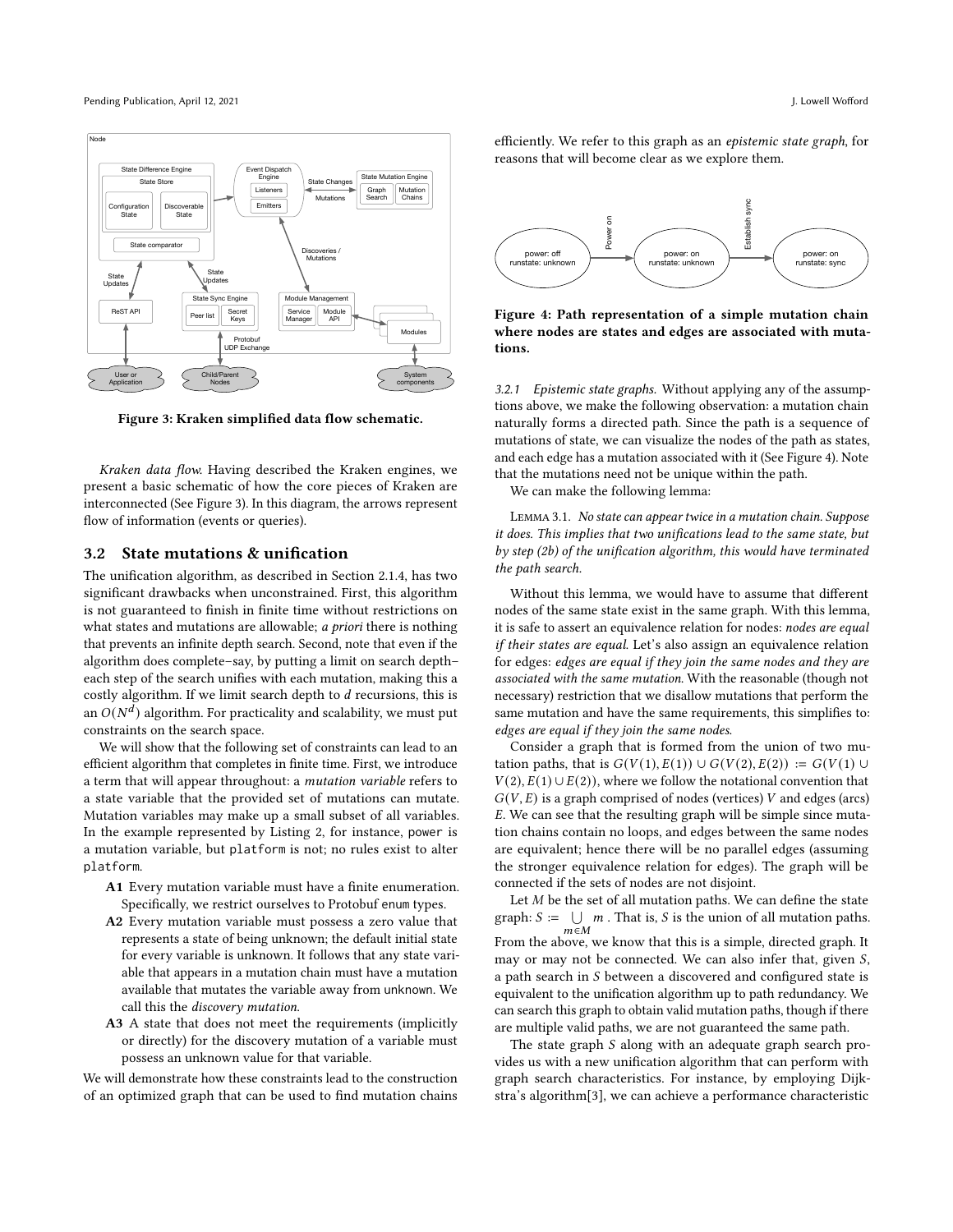of  $\Theta(|V|^2)$ . We can also be sure to find *shortest* paths, which the unification algorithm does not guarantee.

We have yet to apply any of our assumptions to this graph at this point, and it should be noted that  $|V|$  could be infinite. The graph  $S$  is currently only generically useful on a computer with infinite memory (and time). Let's apply (A1) and enforce that mutation variables are finite and enumerable. With this assumption, we can write another simple lemma:

Lemma 3.2. If all mutation variables are finite and enumerable, all mutation chains are finite. Since the cartesian product of all sets of state values, which produces the set of all possible states, is also finite. and given lemma [3.1,](#page-7-3) nodes cannot repeat in a chain. The longest mutation chain possible is, therefore, equal to the order of the set of all states, which is finite.

It follows immediately that the state graph,  $S$ , under this condition is also finite. Subsequently, the graph can be stored in finite memory, and the search can be completed in finite time.

To construct this graph algorithmically, we would need to perform a deduction for every possible state combination, collect each path, then perform the graph union to arrive at  $S$ . Not only is this approach costly, but it would also create "unreal" states. For instance, using the same states from before, consider the state consisting of: power = off, runstate = sync. This is a valid state combination, but practically this doesn't make any sense. How can a node that is powered off be synchronizing state?

<span id="page-8-0"></span>

Figure 5: A simple state graph with "unreal" nodes.

Even worse, on the union of the paths, these nodes can become connected. Consider Figure [5.](#page-8-0) We can imagine that after reaching a sync state and powering off, we would end up in a node with this state configuration. There are at least two problems here: 1) this node is a sink in the graph, and there is no way to escape it; 2) this node clearly doesn't represent anything real for the presumed system.

Programmatically, this state is valid. We need a general way to induce states like this to be logically incorrect. We could attempt to make rules like: if the power is off, the runstate must be notsyncing. More generally, we can observe that if the power is off, the runstate is in a state that we cannot observe (or discover). Properly speaking, this means the value is unknowable. Extrapolating, we can see that on startup, all (discoverable) state values are unknown. This implies the need for the assertion (A1) that every state variable must have an unknown value. Moreover, this is its default state until a discovery mutation is executed, which discovers the state value.





<span id="page-8-1"></span>power: off runstate: unknown

Figure 6: An illustration of epistemic stripping. On stripping the epistemic violation, "unreal" node merges with a "real" node.

This assumption allows us to say  $why$  the "unreal" node above is wrong. Notice that the mutation that changes runstate = unknown  $\rightarrow$  runstate = sync is a discovery mutation. We can infer that a requirement of that mutation (based on its placement in the graph) was power  $=$  on. When we move to a state power = off, the requirements for the discovery mutation are no longer met. We can resolve this by implementing assumption (A3): when a state no longer meets the requirements for the discovery of a variable, that variable becomes unknonw.

Looking at Figure [6,](#page-8-1) we see that the runstate in the "unreal" node becomes unkown. This results in a merge with th existing start node, making a more "real" graph. We refer to this process as epistemic stripping because it tracks what values are knowable and strips unknowable values. We refer to graphs that adhere to this principle as epistemic state graphs.

3.2.2 Graph building  $&$  searching. The Kraken framework uses epistemic state graphs based on the mutations provided by modules to efficiently provide mutation chain lookups for Kraken-based tools. This is made possible under the assumptions (A1-A3) above. Kraken does not, however, construct graphs in the manner described above. This approach is far more costly than necessary.

Notice that assumption (A2) implies that every graph contains a node in which all mutation variables are unknown. We can construct an epistemic state graph by constructing a graph that searches for all paths connected to the root. We do this in three phases:

Phase 1. We define a mutation as being out-wise compatible with a state if the state does not conflict with the requirements of the mutation. We define a mutation as being in-wise compatible with a mutation if the node that would be implied by rewinding the states mutated by the mutation is compatible with the mutation. Starting from the root (all-unknown) node, we can find all in-wise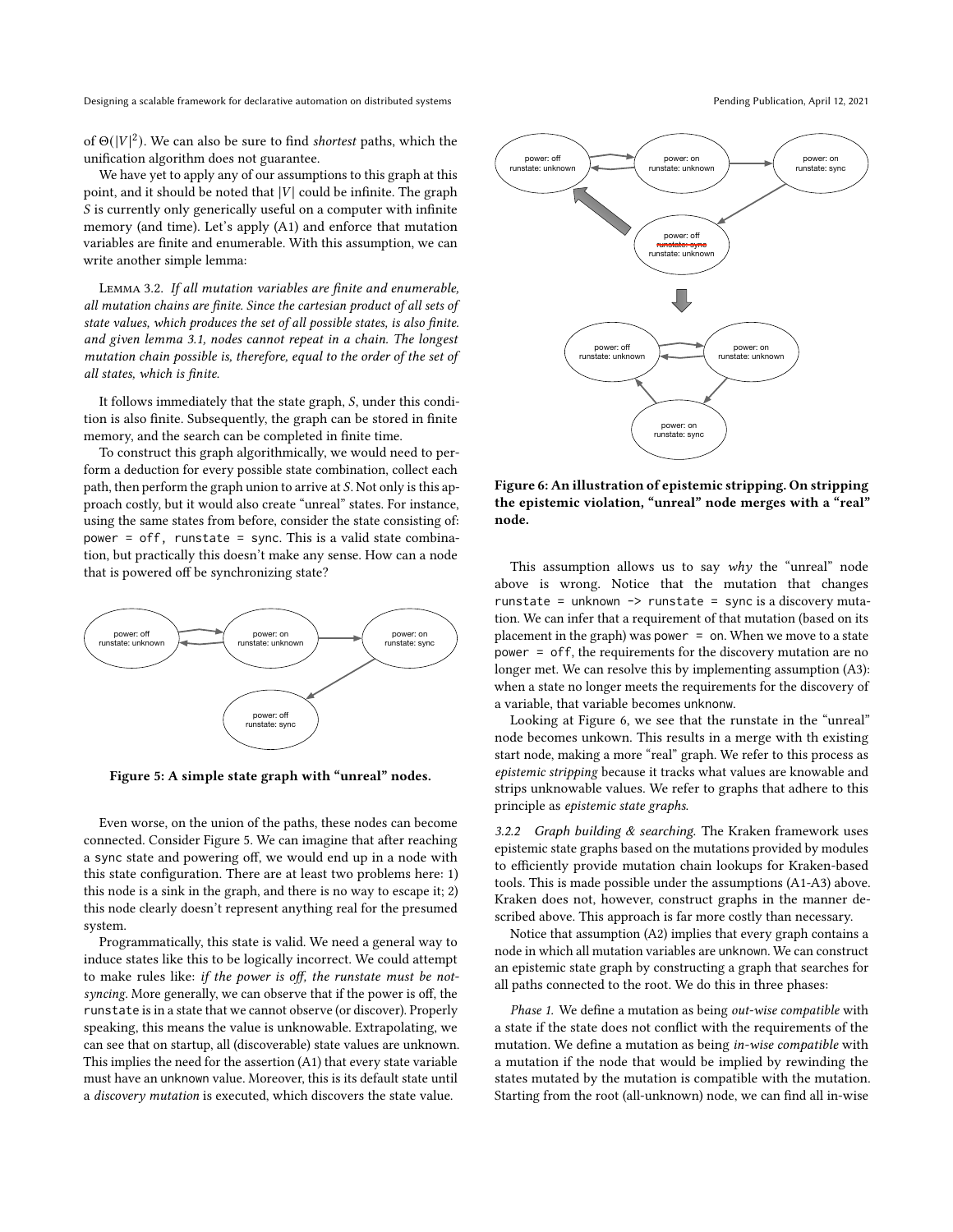and out-wise compatible mutations. We then create an edge for each mutation, pointing in or out depending on in-wise or out-wise compatibility. Finally, we construct a new node with the state that is implied by playing forward or rewinding the mutation. If a node has already been seen, we map the edge to that node. We proceed in this way recursively until all nodes have been seen. At the end of Phase 1, we have an expanded graph, but it has not accounted for epistemology.

Phase 2. In this phase, we derive an epistemology. The epistemology is a record of what states must exist for a variable to be knowable. We derive this by searching the Phase 1 graph for any instances of discovery mutations. We then perform an exclusive merge on all of the nodes on the tail of the edge. That is, we keep any state value that is common to all such nodes. The remaining values after the merge we count as being required to know the variable in question. This constitutes our epistemology.

Phase 3. In the final phase, we apply the epistemology derived in Phase 2 to the graph derived in Phase 1. We iterate through the nodes of the graph, epistemically stripping them. We then collapse any equivalent nodes and strip any orphaned or equivalent edges.

This process produces a functional epistemic state graph. Notice that Phases 2 and 3 are identical to how we described the purely mathematical approach to graph construction. All that needs to be demonstrated to show the equivalanece of this graph with the mathematically constructed graph is to demonstrate equivalance of the Phase 1 graph to the non-epistemically stripped state graph. Since Phase 1 explores all possible mutations connected to the root node, we conclude that Phase 1 is equivalent up to connectedness to the root node. Noting that this is an implied requirement for states to be known, and given A1 and A2, we conclude that these two graphs are functionally equivalent, the algorithmically assembled graph may differ in sets of disconnected, unreachable subgraphs.

With the graph available, we can rapidly find mutation paths by finding endpoint nodes and performing a graph search. All of the graph building and searching functions are performed by the StateMutationEngine, and are linked to the event-driven design in the way outlined in Section [3.1.](#page-5-2)

#### <span id="page-9-0"></span>3.3 State sync & eventual consistency

State synchronization is another area where the Kraken framework makes optimizing assumptions. State synchronization can significantly impact scalability, depending on the implementation. Two factors tend to drive scalability concerns for state synchronization: 1) the consistency guarantees of the synchronization; and 2) the volume of data to be synchronized.

Within Kraken, we optimize state synchronization with the following two additional assumptions:

- A4 We will never guarantee consistency of state across all nodes, but, in the absence of further changes, it will converge within a well-defined time.
- A5 Aggregate state information for a single node should be small relative to a network transport frame.

These two assumptions address the two state synchronization scalability concerns, respectively.

Consistency of state in distributed systems is a widely studied field. Consistency is classed into different levels based on guarantees surrounding when a parallel process will see the updates from another process. Strong consistency, for instance, is the case in which all access to data from all processes is enforced to be sequential. This means that there will never be a time when a value is changed, but a read from another process sees an old value.

Guarantees like those provided by strong consistency can come at a high performance cost[\[19\]](#page-11-12). For instance, well-known algorithms such as Paxos[\[13\]](#page-11-13) and Raft[\[16\]](#page-11-14) provide strong consistency across distributed systems using 2-phase commits. However, the consensus gathering in these algorithms grows in complexity rapidly with the number of systems. For this reason, platforms implementing these, like Zookeeper[\[5\]](#page-11-15) and etcd[\[6\]](#page-11-16) are intended to run as small clusters that provide state query services to a large pool of systems. This model does not meet our needs for state synchronization. Each automation actor needs its piece of the state. We contend that we can live with weaker consistency guarantees for a large class of systems automation problems (see Section [4\)](#page-10-0).

The extreme end of the spectrum from strong consistency is no consistency. That is, we make no guarantees whatsoever about the consistency of state data. Eventual consistency[\[21\]](#page-11-17) is a slight hedge from no-consistency. It also makes no guarantees about the consistency of data at any given moment, but it does guarantee that, in the absence of further changes, the state will converge to consistency within a defined time window. Eventual consistency chooses availability and partition tolerance over consistency[\[8,](#page-11-18) [19,](#page-11-12) [21\]](#page-11-17). More importantly for us, it can be highly performant and scalable.

When considering state propagation, it is always important to consider the source of truth for the state. This is especially true when dealing with an eventually consistent propagation. In general, the processes closest to the source of truth can be better trusted. In the Kraken model, the node's discoverable state is closest to the node itself, while the configuration state is closest to the node's parent. Once a node begins synchronizing state, we "trust" the discoverable state from the node over the parent's version, and conversely, we trust the configuration state from the parent over the nodes' local copies.

This flow of state represents how we establish state synchronization within Kraken. Once a "phone home" process has taken place (a gRPC call), the node and parent start a synchronization scheme that is similar to how routing protocols such as OSPF and IS-IS synchronize routing information. On a regular "hello" timer, each node sends a state synchronization packet to its neighbors. From parent to child, this contains the configuration state relevant to the child. Conversely, the child sends its parent its discoverable state. In this way, state information flows from its respective source of truth. If a synchronization packet is not received within a "dead" timer window, the neighbor is considered to have died.

By implementing this protocol with one-way datagram packets, we can achieve robust scalability for state synchronization. Implementing using a simple datagram protocol also implies the assumption (A5): we are driven to keep the size of state synchronized very small. By doing so, we gain additional advantages, though. For systems that synchronize large amounts of data, sophisticated, load-balanced mechanisms are often necessary for data transport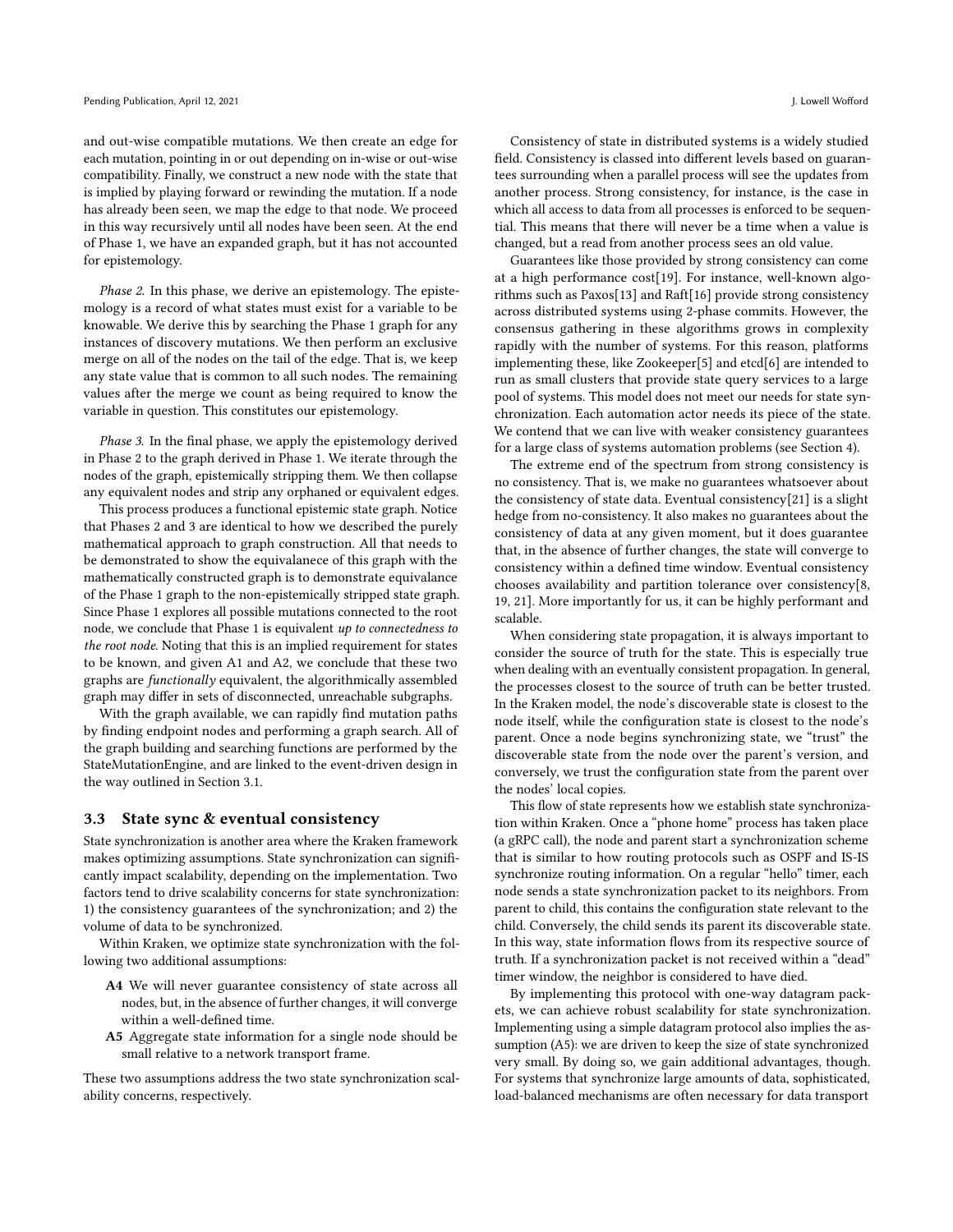(e.g. [\[1\]](#page-11-19)). By enforcing total state information to be small, we can avoid these complexities.

# <span id="page-10-0"></span>4 PROBLEM CONSTRAINTS AND USE CAES

Overall, the Kraken framework implements the requirements outlined in Section [2,](#page-1-1) and can be used to design a wide variety of distributed automation workflows that meet the stated design objectives. As part of the implementation, we noted five optimizing assumptions. Each of these imposes some limitations on the problems that we can solve using the Kraken framework. We address these now.

# 4.1 Kraken framework limitations

A1 stated that we can only use finite enumeration types as mutation variables. Initially, this appears to be limiting. This means, for instance, that you cannot declare a mutation that mutates a string. However, there are generally workarounds for these issues in practice, and often the end result is more programmatically sound. Normally, if a workflow needs to modify some non-enumerable value, it can do so by being paired with an enumerable value. This value can track when the non-enumerable value needs an update, note the need for an update as within the enumerable value, and Kraken can inform the module to perform the required update when all requirements for doing so are met. This method can extend to much more complex cases, such as tracking complex sets of non-enumerable variables.

A2-A3 state that each enumerable needs an "unknown" value and that this is the default initialized value. Additionally, the need for a discovery mutation is implied. These constraints do not impose any legitament limitations on the automation flow. In most cases, the idea that mutation variables start as unknown is natural.

A4 establishes the lack of a consistency guarantee on the state. This means that a Kraken tool might act on the wrong mutation chain for a short period of time. This can impact which actions should be allowable in a mutation chain. As long as mutations are correctable, this is not a significant concern. For instance, if an out-of-sync piece of configuration data causes a node to begin loading an incorrect image, this can be (in most cases) reversed and corrected. We are driven to adopt a model that is familiar in, for instance, many areas of container orchestration: failures are fine as long as they get corrected (quickly).

There are certain operations for which Kraken would not be a good choice. In general, issues, where even temporary failures in data integrity are non-reversible or catastrophic, are bad use-cases for Kraken. However, in some cases, Kraken can be combined with other methods or tools to provide stronger consistency in isolated cases.

A5 requires aggregate state data for nodes to be small. We have not yet seen a case where this is constraining to automation logic. It can be tempting to include, e.g. large amounts of configuration data in the state. This is generally not well supported due to this constraint, and large data blobs should be acquired from outside of state synchronization.

## 4.2 Use cases

Having covered some of the areas where Kraken has limitations, we now briefly cover promising areas for Kraken tooling. We begin with some projects that have already been explored:

- HPC Provisioning Kraken was originally conceived to implement more powerful HPC provisioning and node lifecycle management tools. As such, the flagship Kraken-based tool is the "Layercake" tool. We will take a closer look at this case below.
- Power & Thermal scaling The automation capabilities of Kraken could make a powerful set of tools for scaling power and thermal consumption dynamically. A proof-of-concept of this has been implemented that can regulate power consumption and heat output of a cluster by dynamically adjusting CPU frequency scaling policies across the cluster.
- Controlling other API-driven tools In some cases, an existing platform exposes enough through APIs that Kraken can act as an orchestrator while not directly performing tasks. An existing proof-of-concept of this approach uses a Kraken tool to manage node lifecycle and provide robust, state-aware rolling-update capabilities to Cray Shasta systems.
- Remote application management Managing the running state of applications or containers across a cluster has been proven out through different projects. This allows a Kraken tool to act as a kind of application orchestrator across a large set of systems.

We believe there are many possibilities for the Kraken framework that have not yet been explored. Kraken should perform well for any project that can tolerate eventual consistency and can benefit from declarative management and continuous state enforcement.

# 4.3 Case study: Kraken/Layercake

The flagship Kraken-based tool is the Layercake tooling[\[20\]](#page-11-20) for cluster provisioning and node lifecycle management. "Layercake" refers to the model used to manage system images, which follows the pattern outlined in [\[2\]](#page-11-21). As opposed to traditional HPC management systems, Layercake provisions nodes in layers. It first brings a system from cold-boot to running a persistent minimal OS (layer 0). This OS provides a very lightweight environment that includes, among other things, a running layercake instance. From this point, the Kraken-based automation will load container sets as system images. Because the minimal OS is persistent, layercake can "roll" images rapidly, often in under a second.

The benefits of having Layercake based on Kraken comes out in three primary ways. First, owing to Kraken's modularity, Layercake can natively support many ways to bring systems to desired states. This includes everything ranging from different power control mechanisms to completely different boot processes. If a sequence of mutations can be provided to get a system to the needed states, modules can be built for layercake to support the system. This provides Layercake a lot of flexibility that would otherwise be very difficult and likely very manual.

Second, because everything Layercake does is state-aware, it can seamlessly provide state-aware workflows. For instance, by excluding "busy" states for operations that would interrupt a running system image, we can declare a new image for all of the nodes in a